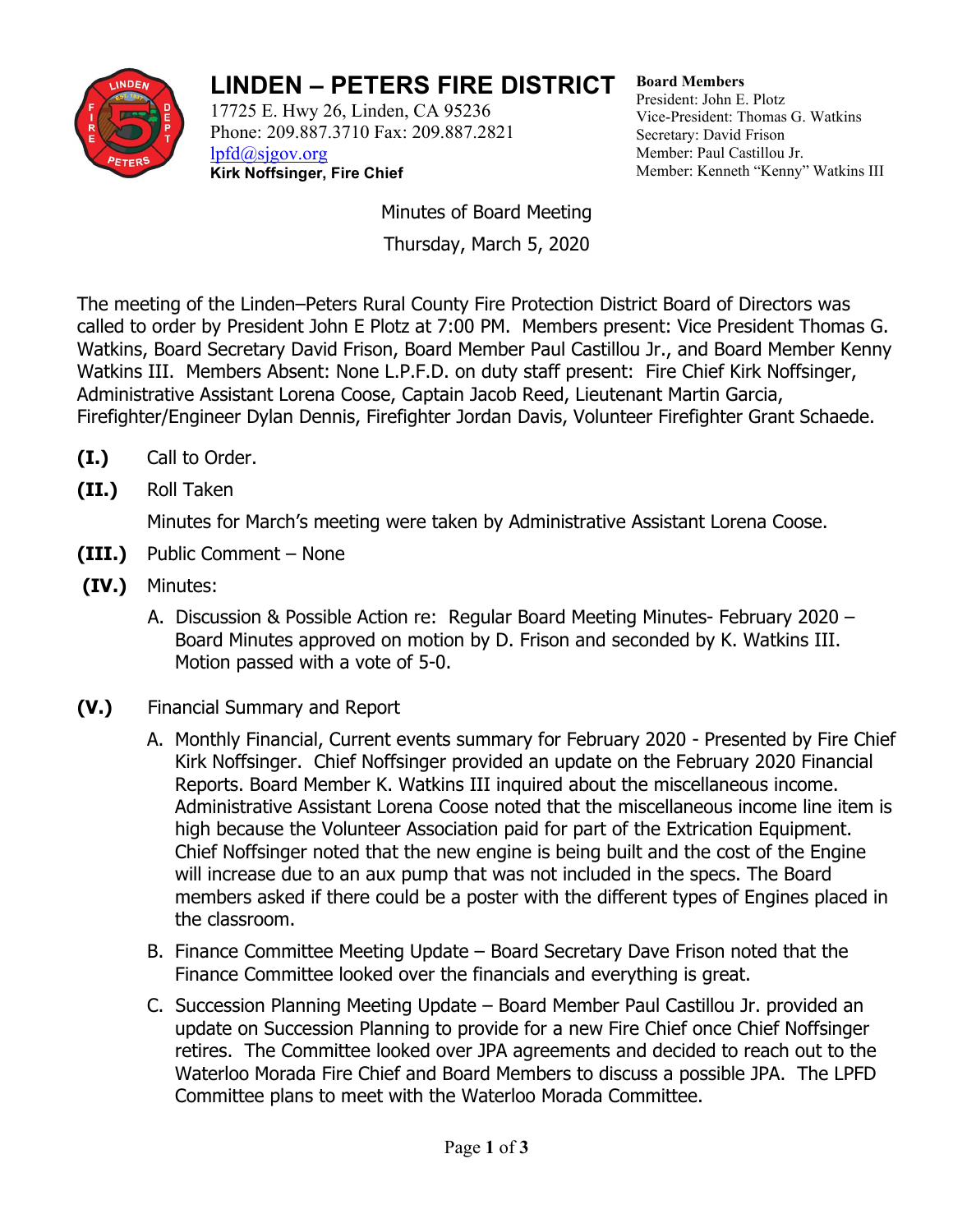- **(VI.)** Consent Agenda:
	- A. Discussion & Possible Action re: Approval of the February 2020 Monthly Financial Report and expenditures. A motion to approve the financial report was made by P. Castillou Jr. and seconded by K. Watkins III. Motion passed with a vote of 5-0.
- **(VII.)** Current Events Summaries, Reports, and/or Correspondence:

Current Events and Reserve Report for the Linden-Peters Fire District was presented by Fire Chief Kirk Noffsinger

A. Departmental Report-Chief Kirk Noffsinger: Chief Noffsinger provided an update on the events and meetings held for the month February 2020. Chief Noffsinger provided information about San Joaquin County discussions to increase sales tax for safety from a half cent to a full cent; however, San Joaquin County officials gave all the half cent sales tax revenue earmarked for safety to the Sheriff's Department and did not allocate any to the Fire Districts in San Joaquin County. The Chief plans to contact the FDAC to see if they have any documentation regarding the sales tax. The Chief provided an update on the Station Improvement project. Upon request from the Board, the Chief directed Firefighter/Engineer Garcia to add an attic storage space above the new bathroom. Chief Noffsinger reported that he is working with Linden Unified School District to provide Active Shooter training. Chief Noffsinger noted that he is working with Linden High School staff in regards to their false alarm issues.

Firefighter/Engineer Garcia provided the shift reports, the fire prevention report, training report, and the volunteer report.

B. Union Report – None

## **(VIII.)** New Business

- A. Discussion & Possible Action re: Approval to enter into an Agreement with Lexipol for Policy Updates in a total amount not to exceed \$6,034.00. Approval to enter into an Agreement with Lexipol for Policy Updates approved on motion by D. Frison and seconded by P. Castillou, Jr. Motion passed with a vote of 5-0.
- B. Discussion & Possible Action re: Approval of Revised Volunteer Policy. Approval of Revised Volunteer Policy with changes by Board Member K. Watkins III approved on motion by K. Watkins III and seconded by D. Frison. Motion passed with a vote of 5-0.
- C. Discussion & Possible Action re: Approvale of Participation in San Joaquin County Special Teams – After some discussion, the Board decided to table this meeting. The Board directed staff to report on the District's annual participation in San Joaquin County Special Teams.
- D. Discussion & Possible Action re: Reschedule April Board Meeting The meeting was not rescheduled.
- **(IX.)** Unfinished Business None
- **(X.)** Board Questions and Comments Board Member K. Watkins III asked about staff Personal Protective Equipment for the Covid-19 pandemic. Chief Noffsinger noted that at